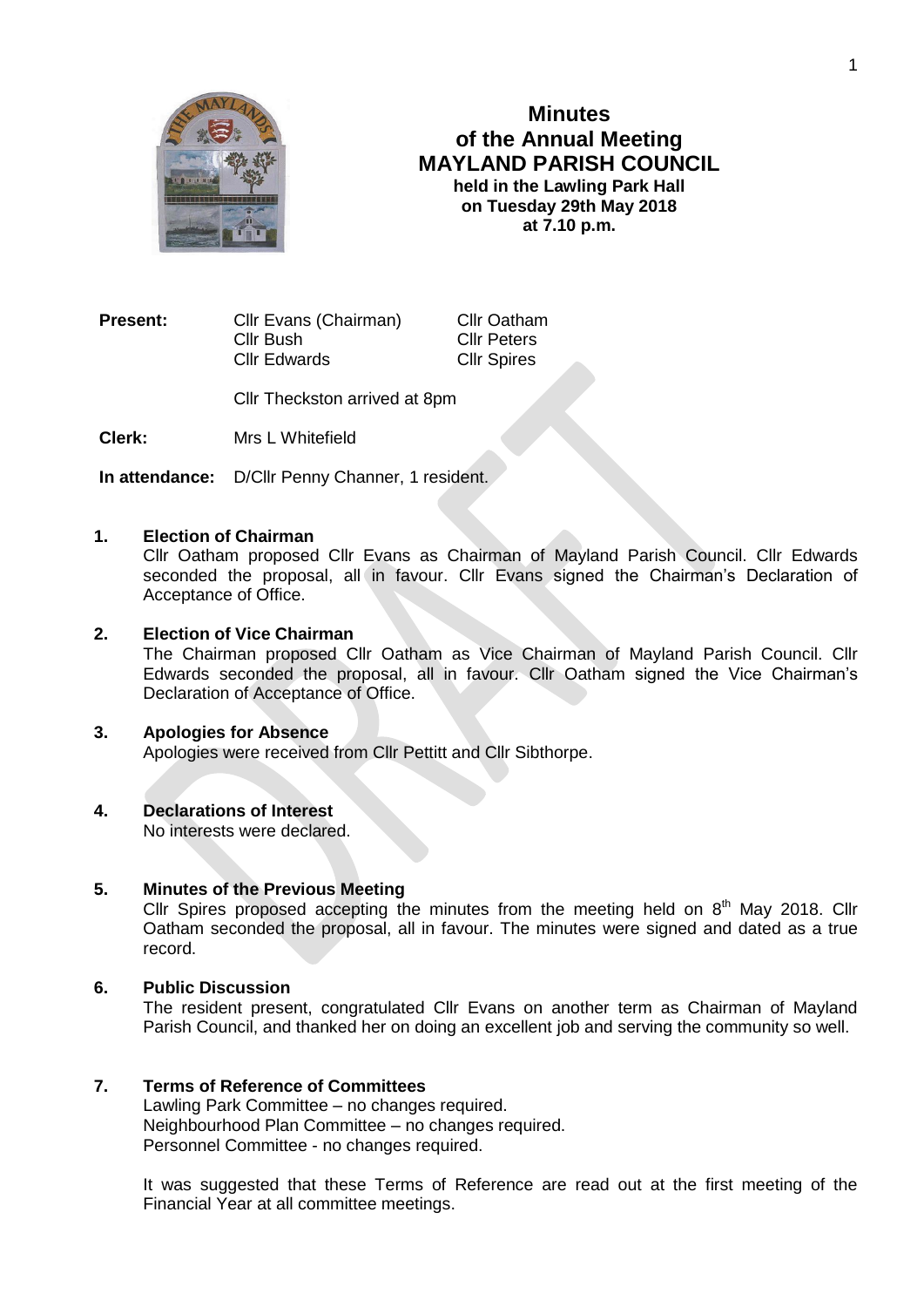# **8. Committee Membership**

Cllr Spires proposed that this item be added to the next Parish Council agenda for any new councillors to take on some of these membership positions.

# **9. Standing Orders**

Cllr Oatham proposed that this item be added to the next Parish Council agenda so that the new Model Standing Orders can be read and agreed by the council.

 Decision to serve summons by email. All councillors agreed to this except Cllr Oatham who still wanted the summons delivered by hand. A resolution to accept this and all the new standing orders will take place at the next Parish meeting.

### **10. Financial Regulations**

Cllr Oatham suggested that the bank account be changed from Barclays due to the issues we have had getting a debit card. Clerk to source a more suitable bank.

# **11. Appointment of Representatives**

The following appointments of representatives to specific areas of interest were agreed: -

- Emergency Officer Clirs Evans and Pettitt
- Police Liaison Officer None
- School Governor Cllr Spires
- Transport Representative None
- Dengie hundred Group of Parish Councils Cllr Edwards
- Henry Gilder Trust Mrs Jean Hawkes
- Planning Clir Evans
- 
- **Coastal Community Team Cllr Oatham**

**CCTV** CLIPS Oatham, Bush and Edwards

- It was decided to invite someone from Chelmsford Police to our next Parish meeting to discuss policing in the village. Clerk to action.
- Clerk to contact Anglene Crowley at Maldon District Council with regard to Cllr Oatham receiving current information regarding Coastal issues.

*Cllr Oatham suggested that item 21 – Planning was discussed at this point. For ease of reference, it is minuted in its original agenda position.*

### **12. Subscriptions**

Discussion on whether NALC/EALC Membership was worthwhile and how much this facility was used. Cllr Spires proposed that this membership is reviewed after the Clerk obtains her CiLCA qualification. Full list of subscriptions to be approved at next Parish Meeting.

- **13. Complaints Procedure** Nothing to amend.
- **14. Freedom of Information and Data Protection** Nothing to amend.
- **15. Record Retention Policy** Nothing to amend.

# **16. Meeting Dates**

The Chairman proposed agreeing the draft list of meeting dates for 2018-19. Cllr Bush seconded the proposal, all in favour.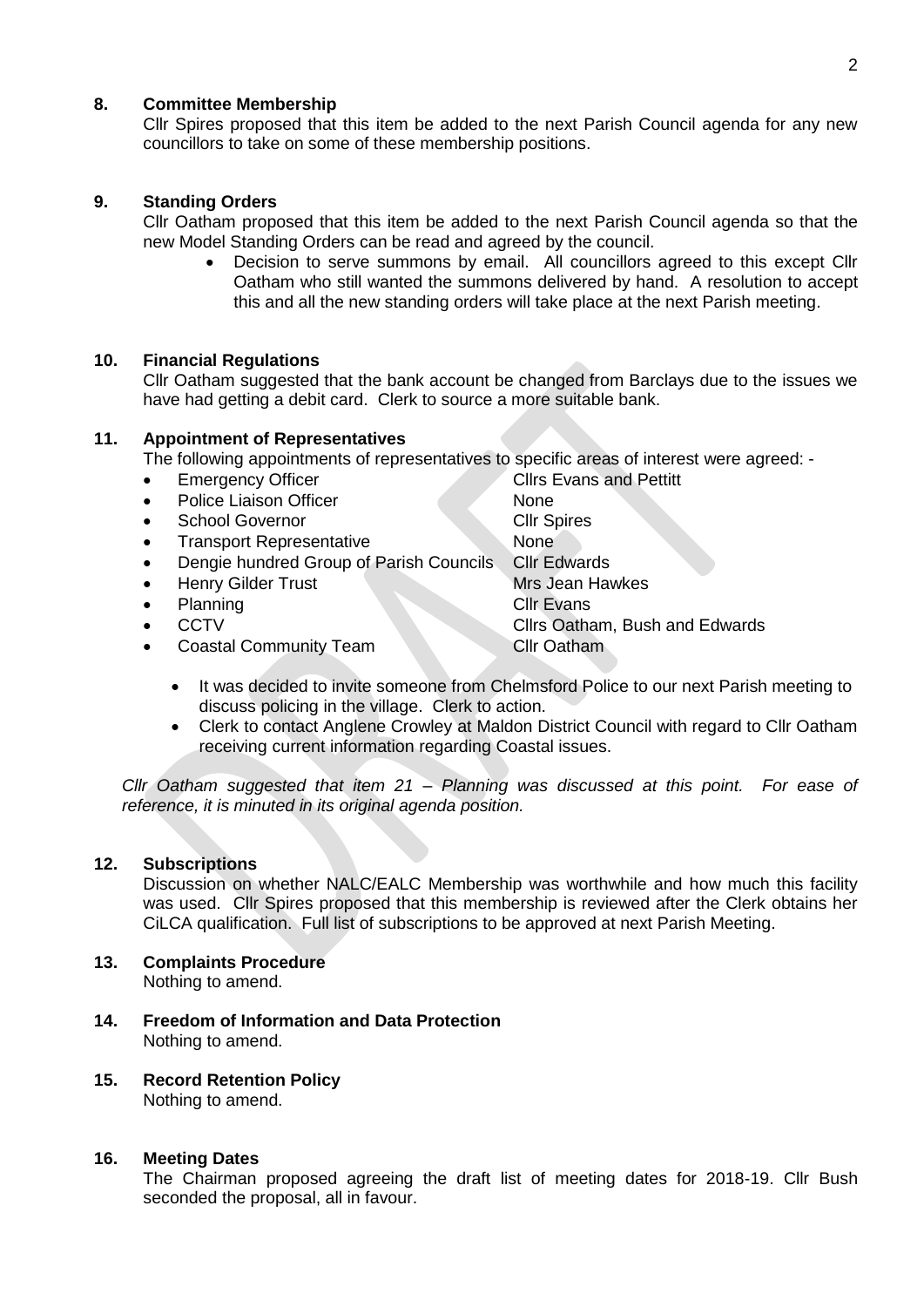# **17. Finance and Risk Assessment**

The internal auditor's report and its recommendations were noted. The recommendations involve: -

- An annual review of STO & Financial Regulations
- New Clerks training
- Ensure a Pro-forma is received before a payment is made
- Ensure quarterly budget review is minuted and signed by Chair
- Annual review of fixed asset register with Chair or finance committee
- Revaluation of Assets for insurance purposes every 3-5 years.

The updated copy of the Finance and Risk Assessment was signed by Cllr Evans. All in favour. It was agreed that a quote for water testing would be obtained by the Clerk.

### **18. Annual Governance Statement**

The annual governance statement was read aloud from the Annual Return. Cllr Evans proposed accepting the statement. Cllr Oatham seconded the proposal. All in favour. Section 1 of the Annual Return was duly signed by both the Chairman and the Clerk (RFO).

#### **19. Accounting Statements**

The accounting statements were read aloud from the Annual Return. Cllr Evans proposed accepting the statements. Cllr Oatham seconded the proposal. All in favour. Section 2 of the Annual Return was duly signed by both Chairman and the Clerk (RFO). Clerk to submit the Annual Return to the external auditor.

#### **20. Councillor Vacancy**

Report sent from Maldon District Council was read out to the Council. It stated that an increase in the number of Parish Councillors can only be brought about as a result of a Community Governance Review undertaken by the District Council. A review may be instigated on petition from local electors but it must meet certain conditions. The report highlighted several factors such as there were insufficient candidates to fill all the seats in the 2015 elections suggesting a lack of interest in becoming involved in Parish Council work.

It was suggested that this item be added to the next Parish Council meeting for further discussion.

# **21. Planning**

The following applications were considered and comment to the Planning Authority agreed: -

### **18/00448/HOUSE PP -06896414**

2 storey side extension with internal associated works 85 Nipsells Chase, Mayland, Essex CM3 6EH

All objected, therefore the recommendation to MDC is the refusal of planning permission. The following reasons are given: -

- o The proposal is an overdevelopment of the site,
- $\circ$  The additional residential space may lead to increased parking requirements
- o Eaves overhang the boundary
- o Detrimental to street scene

### **18/00445/FUL PP -06888551**

Erection of 2 No. bungalows and attached garages Land Rear of 32 Steeple Road, Mayland, Essex

6 Objected, therefore the recommendation to MDC is the refusal of planning permission. The following reasons are given:-

- $\overline{\circ}$  This is backland development
- $\circ$  The site is outside the settlement area